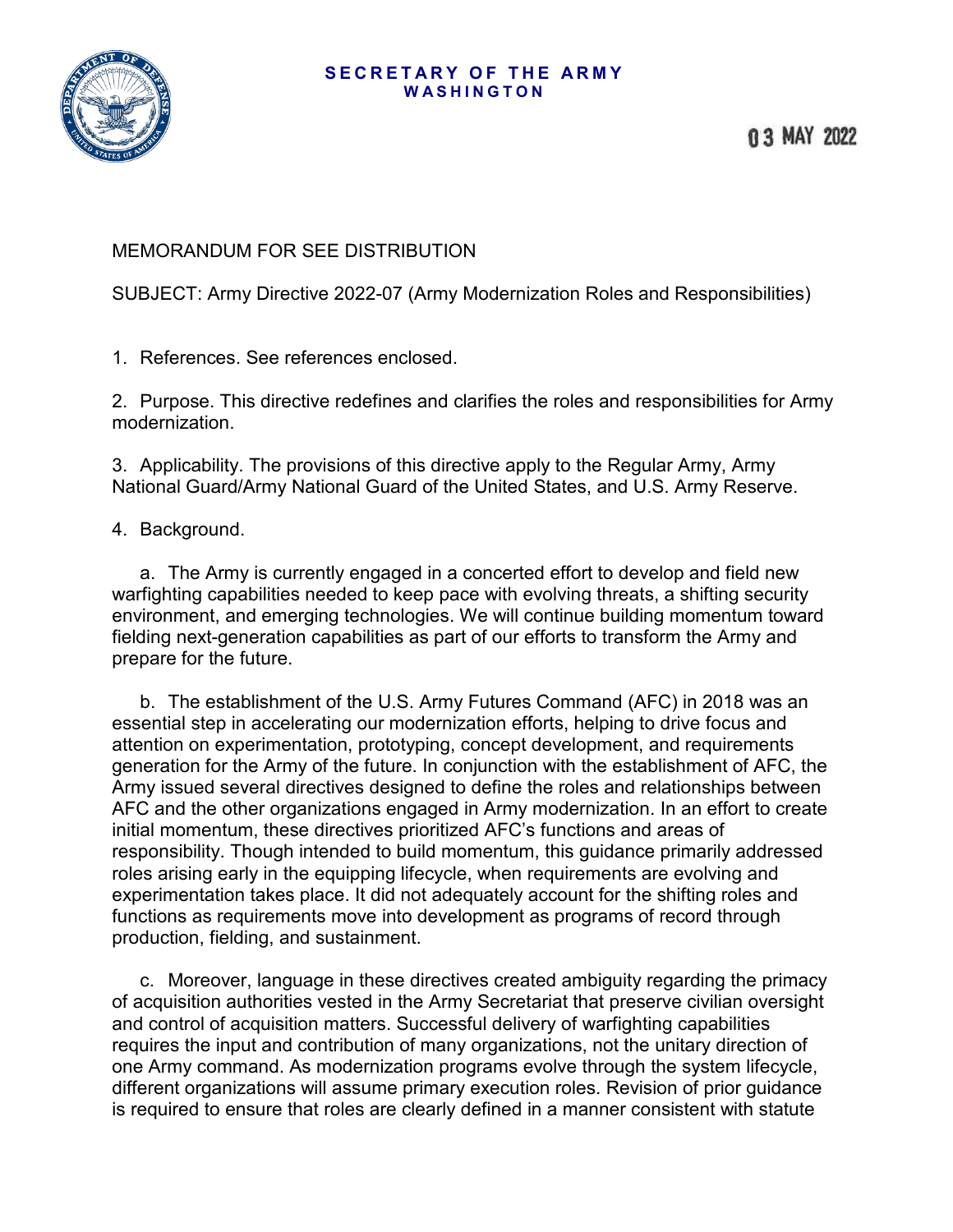and to facilitate the required collaboration in our equipping enterprise, which is essential to Army's success.

5. Policy. Army Directive (AD) 2018-15 and AD 2020-15 are hereby rescinded. Where this directive conflicts with any other Army policy or guidance, this directive is controlling.

a. Assistant Secretary of the Army (Acquisition, Logistics and Technology) (ASA (ALT)).

(1) The ASA (ALT) is responsible under Title 10, United States Code, for the overall supervision of Army acquisition, logistics, sustainment, and technology matters and the management of the Army Acquisition System. This responsibility includes the oversight of Army research and development, including science and technology efforts and associated resourcing decisions.

(2) The ASA (ALT), as the Army Acquisition Executive, carries out all authorities, functions, and duties of the Secretary of the Army with respect to the acquisition workforce. This responsibility includes the direction, assignment, and supervision of the Army's acquisition workforce.

b. The Chief of Staff of the Army assists the Secretary of the Army in developing requirements for equipping the Army, balancing resources and priorities, and ensuring that associated trade-offs among cost, schedule, technical feasibility, and performance are made on major defense acquisition programs.

c. Commanding General (CG), AFC.

(1) AFC is now an enduring Army command, and the CG, AFC is responsible for force design and force development, and is the capabilities developer and operational architect for the future Army. AFC assesses and integrates the future operational environment, emerging threats, and technologies to provide warfighters with the concepts and future force designs needed to dominate a future battlefield.

(2) The CG, AFC is responsible for operation of the Army's research laboratories and centers.

(3) Army Regulation (AR) 71–9 is partially superseded, as follows:

(a) Remove from paragraph 2–24a "The CG, AFC will lead the [Army Modernization Enterprise] (AME)."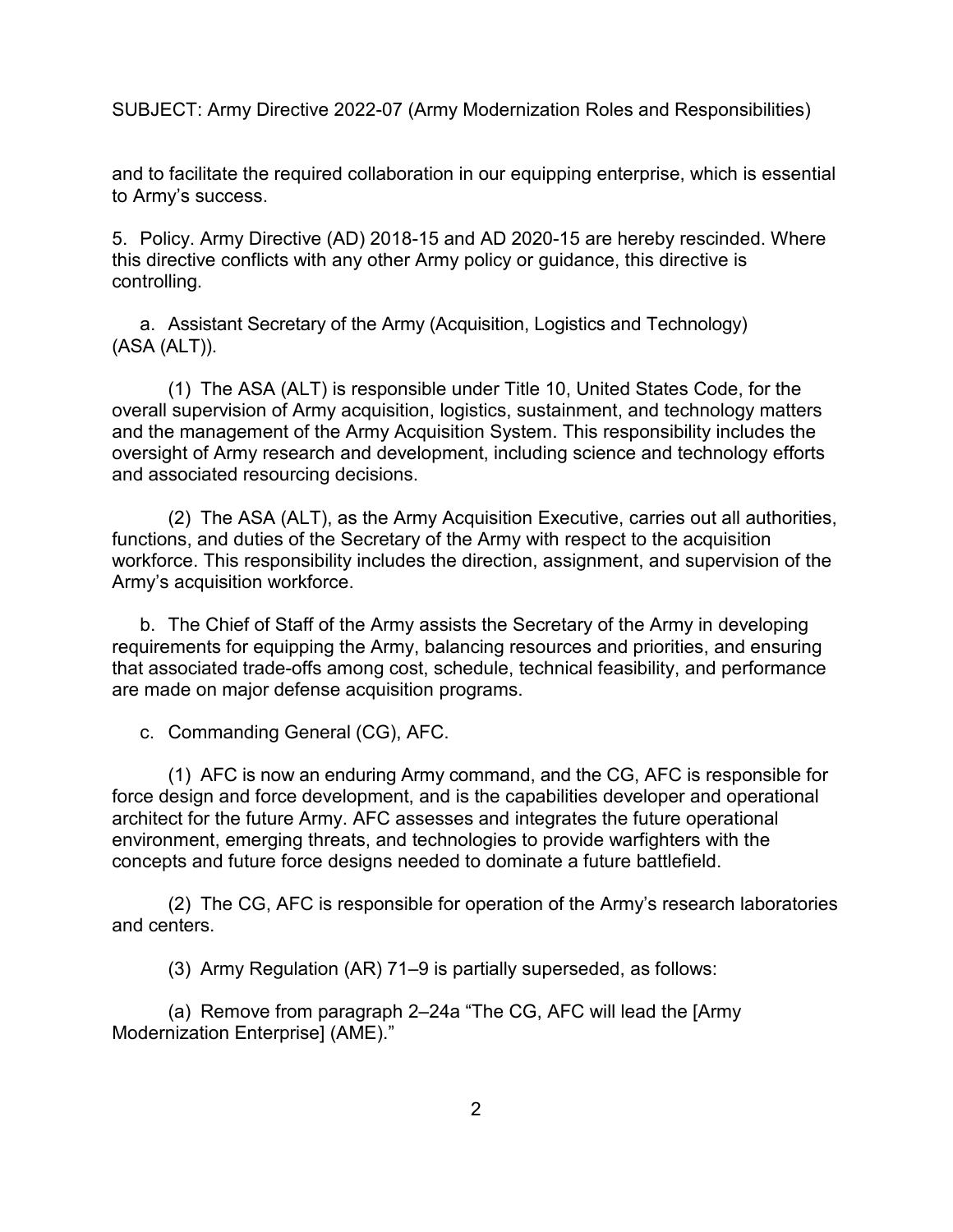(b) Remove paragraph 2–24c—"Posture the Army for the future by integrating the AME and aligning resources to priorities as approved by the DCS, G-3/5/7."

(c) Remove from paragraph 4–1a. "…and leads modernization for the Army."

d. The CG, U.S. Army Materiel Command (AMC) is responsible for ensuring that sustainment and logistics issues related to acquisition programs are addressed throughout the acquisition lifecycle. The CG, AMC is responsible for operating the Army's organic industrial base.

e. The CG, U.S. Army Training and Doctrine Command (TRADOC) is responsible for recruiting, developing, educating, and training Army forces and developing new operational doctrine as the Army modernizes its formations. The Combined Arms Center and Centers of Excellence, within TRADOC, support AFC in force development.

f. The CG, U.S. Army Forces Command (FORSCOM) is responsible for training, mobilizing, and deploying combat-ready Total Army forces to build and sustain readiness and support combatant command requirements. FORSCOM helps to identify the evolving training, equipment, and other support needs required by Army forces. FORSCOM also helps to facilitate Soldier and unit feedback throughout the acquisition process, ensuring that requirements and capabilities are informed by the user.

g. The Deputy Chief of Staff (DCS), G-3/5/7 is the Army's lead integrator and synchronizer across force modernization time horizons. The G-3/5/7 captures and manages force modernization activities and decisions in the Army Campaign Plan and tracks these activities and decisions in execution through the Army Synchronization Meeting.

6. Administration.

a. The ASA (ALT) will update AR 70–1 to codify the Technology Maturation Board to ensure the seamless development of maturing capabilities at key points in a capability's developmental life cycle.

b. The Administrative Assistant to the Secretary of the Army will lead revision of Headquarters, Department of the Army General Orders 2018-10 (reference 1g) to ensure consistency with this directive. Specifically, the following language will be removed:

(1) Paragraph 1b—"AFC leads the Army's future force modernization enterprise."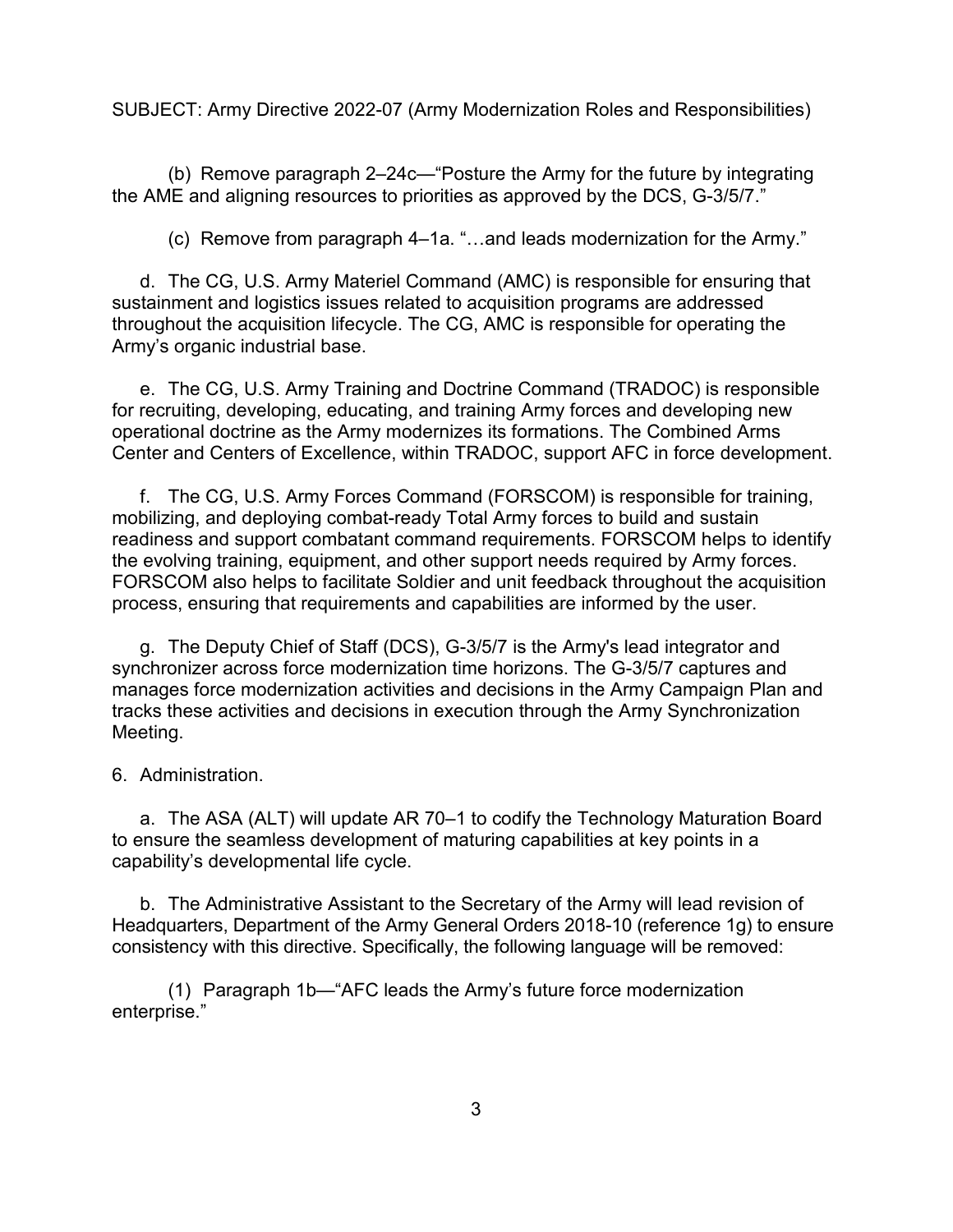(2) Paragraph 1b—"AFC postures the Army for the future by setting strategic direction, integrating the Army's future force modernization enterprise, aligning resources to priorities, and maintaining accountability for modernization solutions."

(3) Paragraph 1c—"The Commanding General, AFC will coordinate with the Assistant Secretary of the Army (Acquisition, Logistics, and Technology) on all matters pertaining to research, development, and acquisition."

7. Proponent. The ASA (ALT) has oversight responsibility for this policy and will ensure that proponents incorporate the applicable provisions of this directive into the following ARs within 1 year of the date of this directive:

- a. The ASA (Financial Management and Comptroller) will update AR 1–1.
- b. The DCS, G-3/5/7 will update AR 5–22 and AR 10–87.
- c. The ASA (ALT) will update AR 70–1.
- d. The DCS, G-8 will update AR 71–9.
- 

8. Duration. This directive is in effect until rescinded.<br>Michlie C. Connuf

Encl Christine E. Wormuth

DISTRIBUTION:

Principal Officials of Headquarters, Department of the Army **Commander** 

- U.S. Army Forces Command
- U.S. Army Training and Doctrine Command
- U.S. Army Materiel Command
- U.S. Army Futures Command
- U.S. Army Pacific
- U.S. Army Europe and Africa
- U.S. Army Central
- U.S. Army North
- U.S. Army South
- U.S. Army Special Operations Command

Military Surface Deployment and Distribution Command (CONT)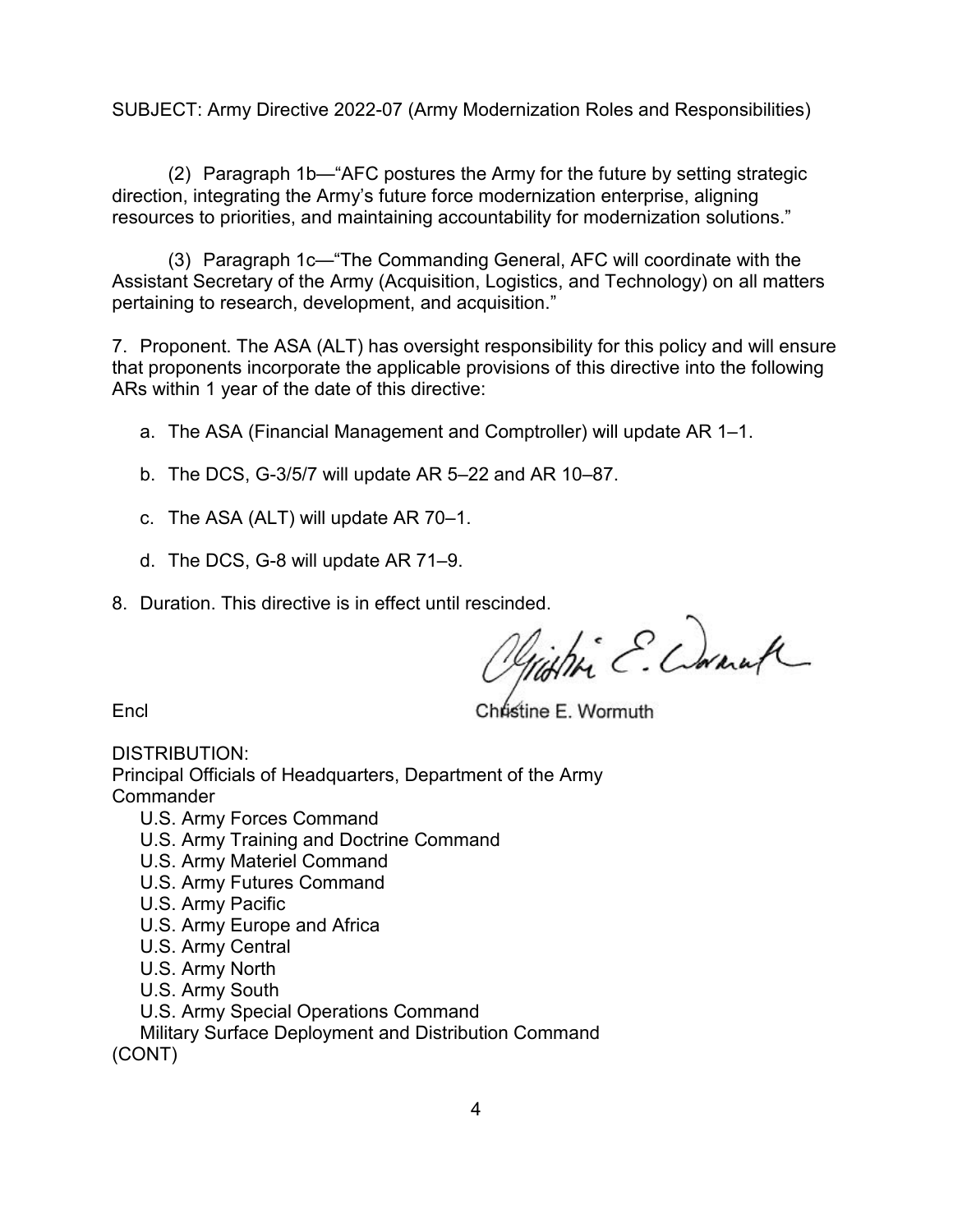## DISTRIBUTION: (CONT)

U.S. Army Space and Missile Defense Command/Army Strategic Command

- U.S. Army Cyber Command
- U.S. Army Medical Command
- U.S. Army Intelligence and Security Command
- U.S. Army Criminal Investigation Command
- U.S. Army Corp of Engineers
- U.S. Army Military District of Washington
- U.S. Army Test and Evaluation Command
- U.S. Army Human Resources Command

Superintendent, U.S. Military Academy Director, U.S. Army Acquisition Support Center Superintendent, Arlington National Cemetery Commandant, U.S. Army War College Director, U.S. Army Civilian Human Resources Agency

CF:

Principal Cyber Advisor Director of Business Transformation Commander, Eighth Army